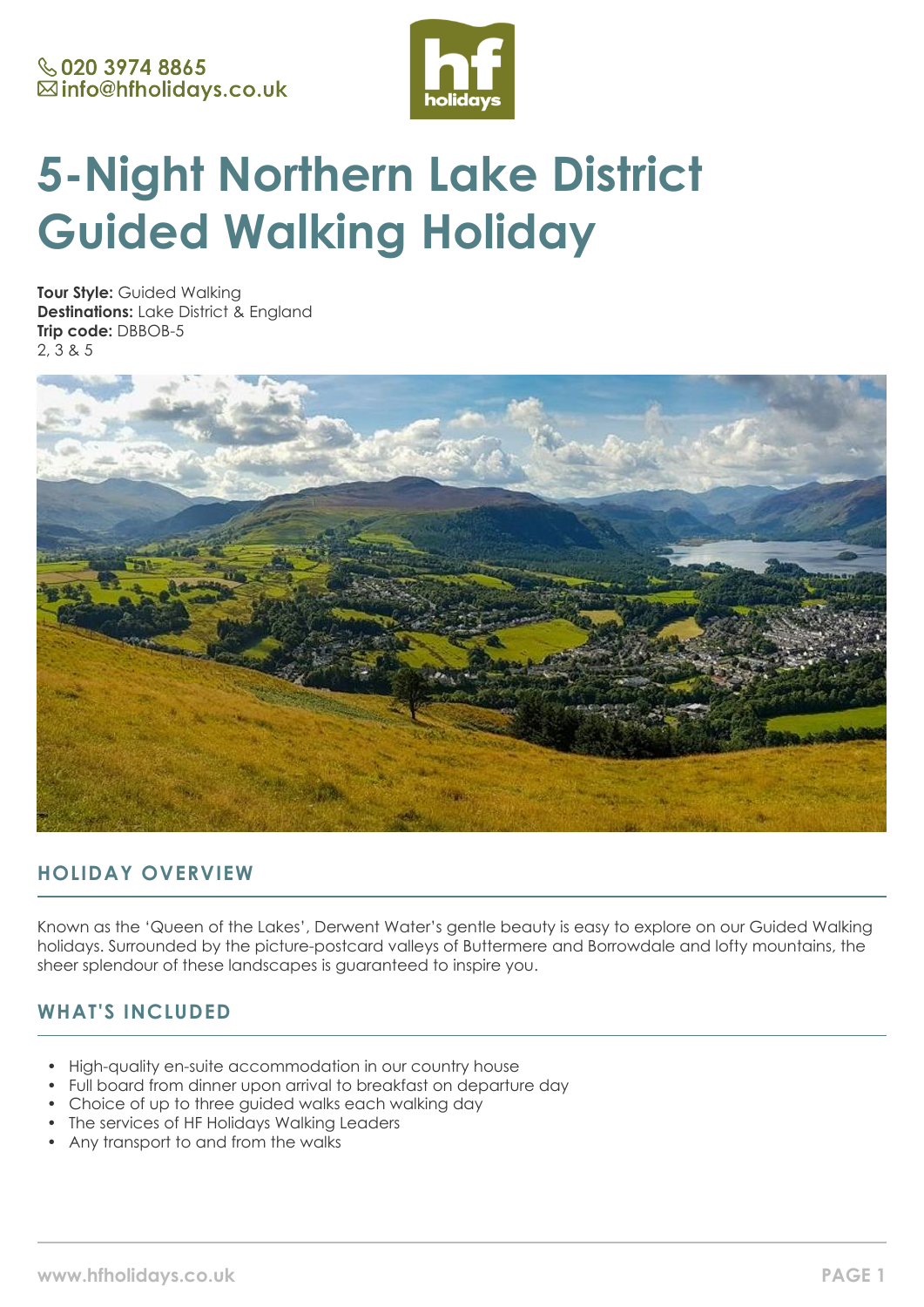# **HOLIDAYS HIGHLIGHTS**

- Head out on guided walks to discover the varied beauty of the Lake District on foot
- Admire panoramic mountain, lake and river views from fells and peaks
- Let an experienced walking leader bring classic routes and offbeat areas to life
- Enjoy magnificent Lake District scenery and visit charming Lakeland villages
- Look out for wildlife, find secret corners and learn about the Lakes' history
- A relaxed pace of discovery in a sociable group keen to get some fresh air in one of England's most beautiful walking area
- Evenings in our country house where you share a drink and re-live the day's adventures

# **TRIP SUITABILITY**

This trip is graded Activity Level 2, 3 and 5, explore the beautiful Lake District on our guided walks. We offer a great range of walks to suit everyone - from gentle lakeside walks, to challenging mountain ridges. You may wish to climb famous 'Wainwright' peaks or discover peaceful corners and picturesque valleys. Join our friendly and knowledgeable guides who will bring this stunning national park to life.

## **ITINERARY**

# **Day 1: Arrival Day**

You're welcome to check in from 4pm onwards.

Enjoy a complimentary Afternoon Tea on arrival.

## **Day 2: Cat Bells**

**Option 1 - Cat Bells Terrace**

Distance: 7 miles (11km)

Ascent: 350 feet (100m)

**In Summary:** Follow the elevated path along Cat Bells terrace, then return along the beautiful lakeshore path.

**Highlight:** This stunning route is right on our doorstep. Throughout the walk you'll enjoy stunning views over Derwentwater and the surrounding Lakeland fells.

**Option 2 - Cat Bells**

**Distance:** 7 miles (11km)

**Ascent:** 1,600 feet (500m)

**In Summary:** Starting from the front door we head up the ridge to the summit of Cat Bells. We then descend to the lakeside path and a beautiful walk along part of the Cumbria Way.

**Highlight:** Cat Bells' shapely summit is one of the most popular fells in the Lake District and affords magnificent views of the Northern Lakes.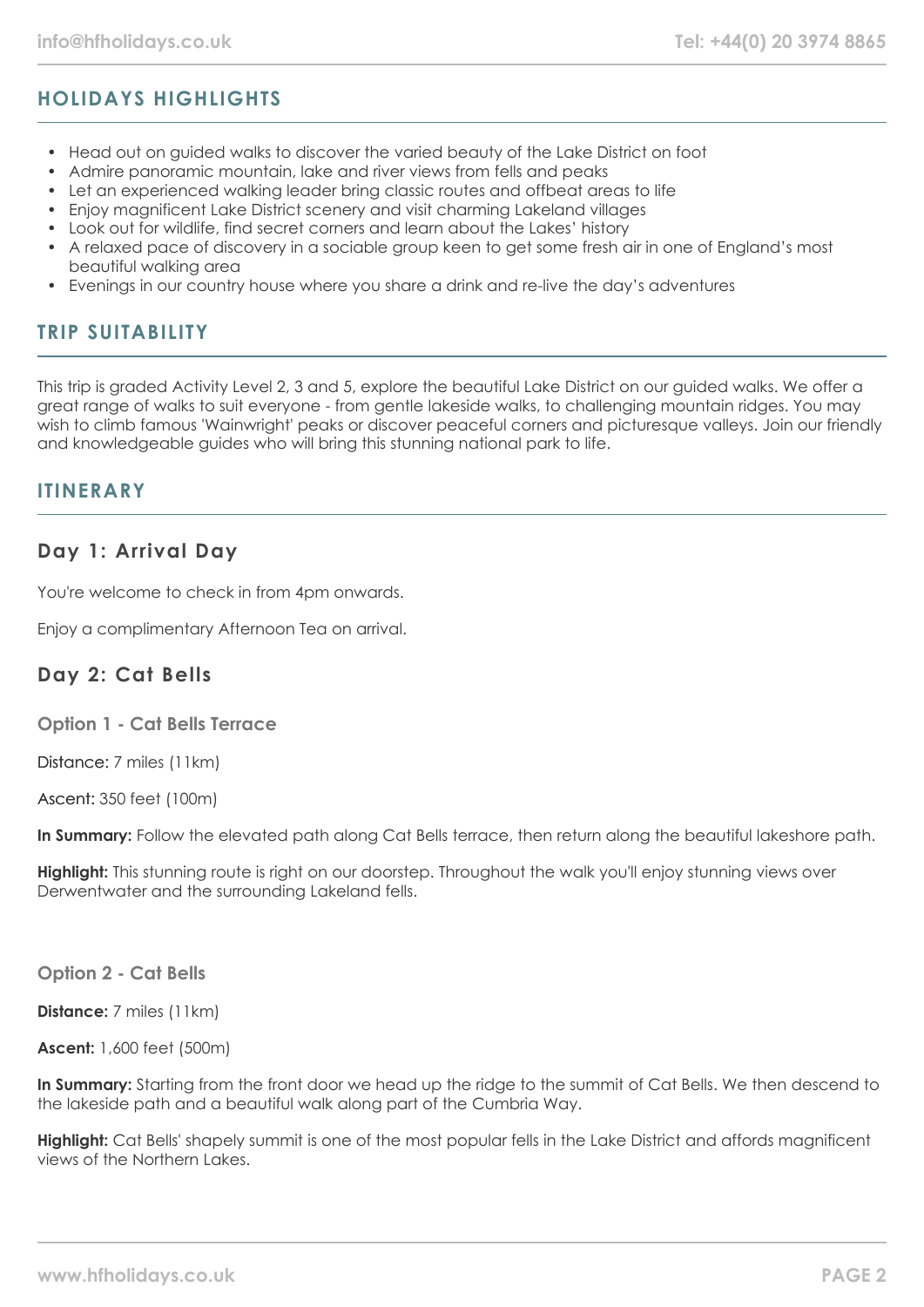**Option 3 - Cat Bells And High Spy**

**Distance:** 12 miles (19km)

**Total ascent:** 2,900 feet (920m)

In Summary: Rising above the western shore of Derwentwater is the distinct shape of Cat Bells. After an initial steep ascent we stride out along the ridge of Maiden Moor to High Spy with wonderful views in all directions. Then descent into the upper reaches of the Newlands Valley.

Highlight: The descent via Dalehead Tarn and a waterfall makes for a lovely contrast as we pass old mine workings, farms and the homes of Beatrix Potter's animal characters.

# **Day 3: Free Day**

Discover more about [Derwent Bank](https://www.hfholidays.co.uk/country-houses/locations/derwent-bank) and the local area for ideas on how to fill your free day.

# **Day 4: Above Ullswater**

**Option 1 - Ullswater Way & Aira Force**

**Distance:** 7½ miles (11.5km)

**Ascent:** 1,250 feet (380m)

**In Summary:** From Bennethead we follow paths through fields and woodland before gently climbing and following the picturesque terrace path along the east then south side of Gowbarrow with its wonderful views over Ullswater. We descend to reach the famous waterfall of Aira Force. To finish we follow the Ullswater Way to Glenridding.

**Highlight:** Spending time near Ullswater, described by Wordsworth as 'the happiest combination of beauty and grandeur which any of the lakes affords'.

**Option 2 - Gowbarrow Fell**

**Distance:** 7.5 miles (12.5km)

**Ascent:** 1,650 feet (500m)

**In Summary:** A circular walk around and over Gowbarrow Fell taking in the beautiful high terrace path above Ullswater, before continuing along the Ullswater Way to the village of Glenridding.

**Highlight:** The impressive waterfall of Aira Force is one of a series of cascades in this delightful wooded valley.

**Option 3 - Place Fell & Ullswater**

Distance: 8 miles (13km)

Ascent: 2,100 feet (640m)

In Summary: Make the moderately steep ascent to the top of Place Fell that commands an excellent view at the head of Ullswater. We descend to follow the attractive lakeside path to Glenridding.

Highlight: Ullswater is one of the area's most attractive lakes. You'll enjoy great views towards Helvellyn and the North Pennines.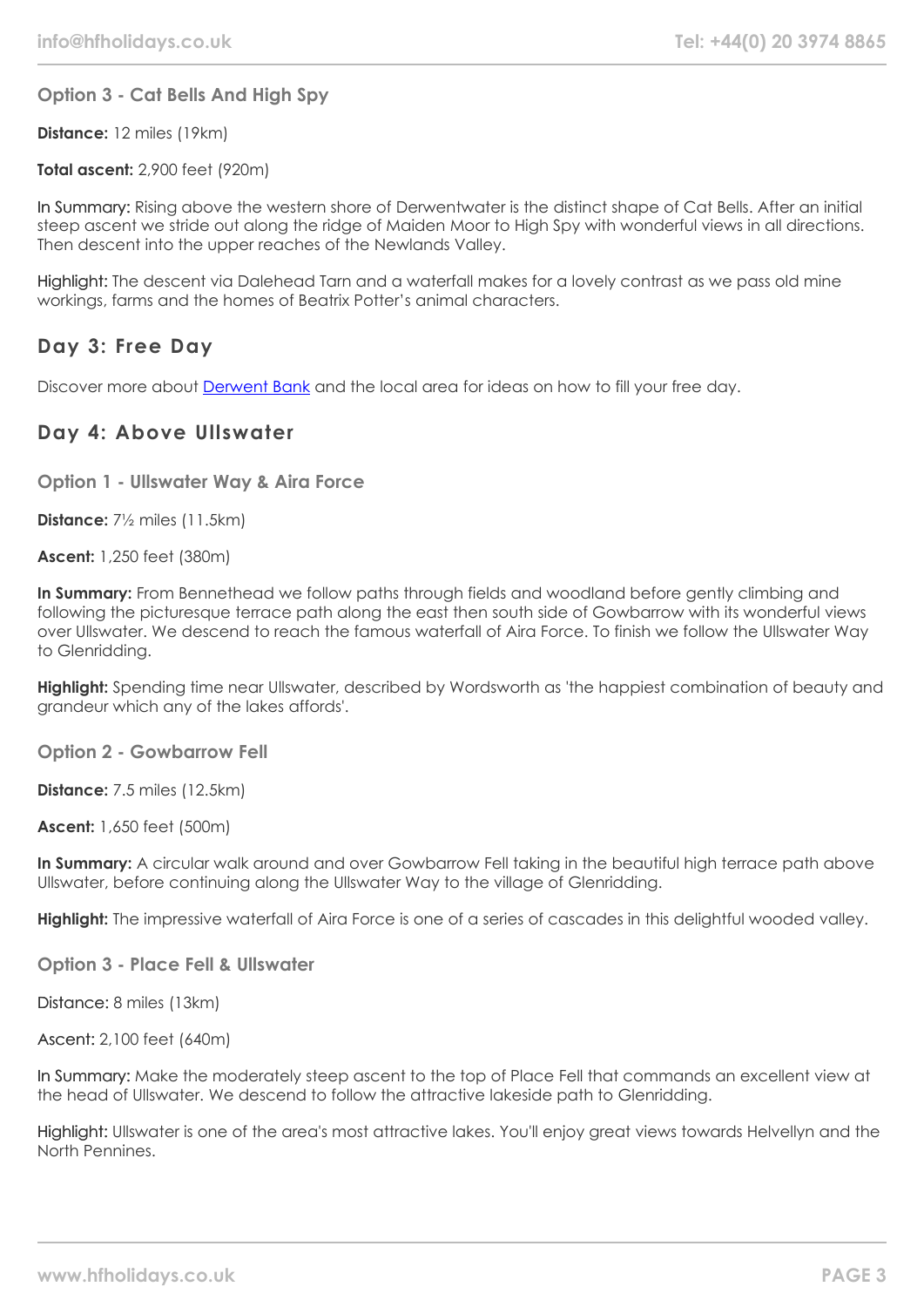# **Day 5: Newlands Valley And Above Derwentwater**

**Option 1 - Newlands Valley**

Distance: 6 miles (10km)

Ascent: 800 feet (260m)

In Summary: This walk takes us into the Newlands valley, a sparsely populated farming area surrounded by high fells. We go through Portinscale and the outskirts of Braithwaite before walking along the bottom of Barrow, arriving at Ghyll Bank. We then pick up part of the Cumbria Way to head back to the house.

Highlight: Explore quaint Newlands Church, which once inspired William Wordsworth.

**Option 2 - Walla Crag And Ashness Bridge**

**Distance:** 8 miles (13km)

**Ascent:** 1,350 feet (400m)

**In summary:** After a pleasant walk into the centre of Keswick we ascend steadily alongside Brockle Beck to emerge on the open top of Walla Crag. There are superb views over the lake, town and surrounding fells. We descend to the much photographed Ashness Bridge, from where we follow woodland paths to Derwentwater. We follow the shoreline back to Keswick then retrace our steps to the house.

**Highlight:** Far reaching views over Derwentwater and beyond.

**Option 3 - Walla Crag, Bleaberry Fell And Ashness Bridge**

**Distance:** 12 miles (19.5km)

**Ascent:** 2,200 feet (680m)

**In Summary:** After a pleasant walk into the centre of Keswick we ascend steadily alongside Brockle Beck to emerge on the open top of Walla Crag. There are superb views over the lake, town and surrounding fells. We continue up to the summit of Bleaberry Fell before descending to the much photographed Ashness Bridge, from where we follow woodland paths to Derwentwater. We follow the shoreline back to Keswick then retrace our steps to the house.

**Highlight:** This picturesque route leaves straight from our house. You will enjoy stunning views of the Lakeland Fells, North Pennines and Scotland. You might even catch a glimpse of Criffel.

# **Day 6: Departure Day**

Enjoy a leisurely breakfast before making your way home.

# **ACCOMMODATION**

## **Derwent Bank**

Close to Keswick and situated slap bang on the shore of Derwentwater, with the glassy lake on one side and the razor-edged ridges, humpbacked fells and muscular mountains of the Lake District on the other, beautiful Derwent Bank has been entrancing walkers since 1785. Extensive refurbishment and investment have seen this established walkers' retreat transformed into a beautiful country house hotel perfect for people looking to explore the great outdoors. It's also perfect for drinking in the views over a glass of something chilled on the terrace. With 41 bedrooms across the main house and garden rooms as well as a rustic 'pod' to sleep in,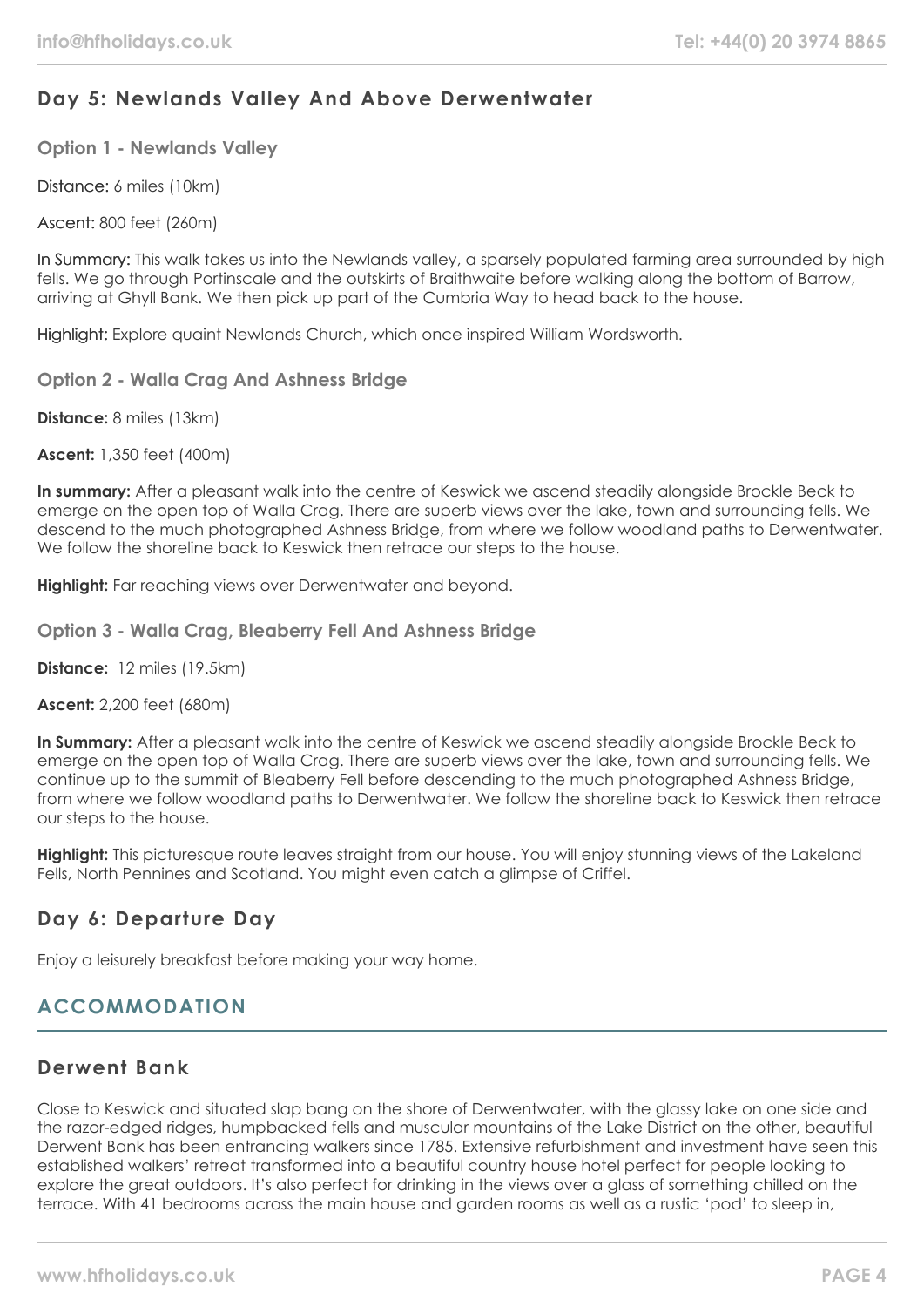there's plenty of space, along with a pretty orangery, large lounge and relaxed vibe. The lakeside land encompasses a formal garden, extensive lawns and mature trees. The emphasis is on enjoying the great outdoors and it's all made super easy with walkers' facilities from an inspiration point equipped with maps and route ideas to a boot room and drying space – this is the Lakes, after all. With views of Cat Bells and Grizedale Pike, the inspiration for adventure is never far away. Venture out from the house to head to the high peaks such as Scafell Pike, Blencathra and Helvellyn or stick to the lower slopes and lakes; Ullswater, arguably the most beautiful of the Cumbrian lakes, Borrowdale and Buttermere are all within easy reach.

# **Country House Accommodation**

**Accommodation Info**

# **Need To Know**

We appreciate that COVID-19 continues to impact the nations. The English, Scottish and Welsh governments are not always in sync, so measures in our country houses may vary between the nations. We thank all guests for adhering to the measures we have introduced to keep our guests, leaders and team members safe.

You can see our latest FAQs and guarantees at <https://www.hfholidays.co.uk/coronavirus-travel-advice>

#### **Ventilation, Physical Distancing Measures and Group Sizes around the Houses**

We will keep our public areas well ventilated; for your comfort you might want to pack an extra layer to keep you comfortable.

With the relaxation of physical distancing, we will be allowing larger groups to dine and relax in the bar together.

Hand sanitiser stations will be made available in frequently used public areas for guests and staff use. It is advisable to bring additional hand sanitiser for whilst you are out walking.

We always follow the latest regional government advice, but our one recommendation is don't forget your face mask! There is no requirement to wear a face covering in communal areas, but you may of course choose to. Some places throughout the UK may still require you to wear a mask even if the government legislation does not. With this in mind we suggest you bring a personal supply of face coverings for the duration of your stay.

#### **Servicing Bedrooms:**

At this stage we are not reintroducing our daily room servicing. Extra tea, coffee, milk, towels and toiletries will be available on request from our team. Bins can be left outside your door for emptying.

#### **COVID-19 Symptoms or Cases**

If a guest has symptoms of COVID-19 then they should inform the house team and immediately self-isolate to minimise any risk of transmission and make arrangements to request a COVID test. If a guest receives a positive test result, they should return home if they reasonably can. They should where possible use private transport but only drive themselves if they can do so safely. If a guest cannot reasonably return home, they should discuss their circumstances with the House Manager. Additional charges may be levied if a guest needs to self-isolate for longer than their planned holiday.

#### **What can you do to help keep everyone safe?**

- Wear a face mask/covering where required and please bring plenty of face coverings for the duration of your stay
- Carry/use hand sanitiser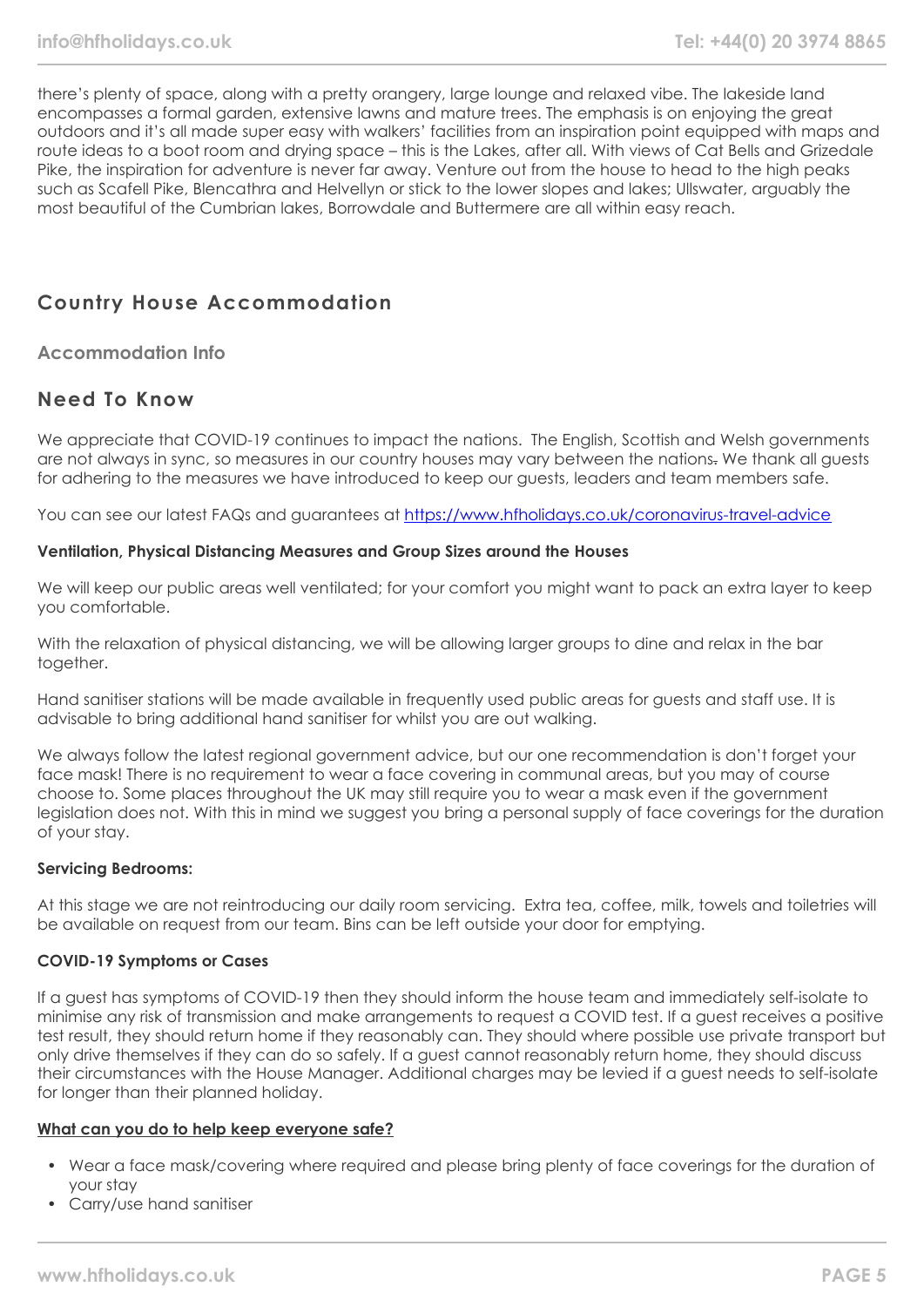- Wash your hands frequently with soap and water when possible
- Cover your mouth and nose with a tissue or your sleeve when you cough or sneeze
- Avoid passing round objects such as cameras & phones
- If you are displaying symptoms of Coronavirus, please do not travel to an HF Holidays House

#### **Rooms**

Tea & coffee-making facilities, TV, Hairdryer, Toiletries, Wi-Fi

Stay in one of the main building's beautifully presented rooms or in the stylish outhouse where there are eight garden rooms with exceptional views for stylish, laid-back Lake District accommodation. In the main house, we'd pick room 12 for the extra space and stunning views over the gardens and Derwentwater. Alternatively, ask for rooms 46, 47, 48 and 49 in the outhouse, all first-floor garden bedrooms with their own glass balcony looking over the ornate formal garden and with views of the lake. There's easy access to the boot room and orangery too, making these rooms a must to stay in. If you're after somewhere a little more unusual to stay overnight, there's a 'pod' in the garden that offers extra privacy, sleeps up to four and gives you a great story to take away!

All 'Classic' rooms are ensuite and furnished to a high standard. There are also several 'Premium' and 'Superior' Rooms that are either larger or have a desirable view, a more luxurious mattress and larger television – upgrade your stay for just an extra £15-25 per person per night. You can choose a specific room for an extra £30 per room, subject to availability. Upgrade supplements still apply.

#### **Check in:**

Check in opens at **4pm** for all guests. Guests will be unable to access any of the Country House facilities, including leaving luggage before 4pm.

We are delighted to invite you to enjoy a complimentary Afternoon Tea on arrival. Relax and meet your fellow guests and leaders.

#### **Check out:**

Check out time: **10am**

Please note, you will need to settle your bill before departure and payment will only be possible by card. Gratuities and donations to the Pathway Fund can also be made by card.

## **Facilities**

Free Wi-Fi, boot room and drying room, formal garden, extensive garden, putting green, orangery, lounge and board games to borrow

After a day exploring the Lake District, settle in at our country house. Walk the pretty gardens, pause on the pier that juts out in to Derwentwater and look for the boats and ferry that sail on the lake. Try your hand on the putting green or at croquet. Grab a drink and sit on the terrace above the sloping lawns. Indoors, the spectacular orangery with its superb views, is the ideal setting for a bit of peace and quiet, or sink into the sofas in the large, comfortable lounge. Head to the bar for a great local ale and a cracking conversation with fellow quests.

#### **Welcome Information**

A Welcome Information Pack providing details about the Country House and your holiday will be available in each bedroom. This personal pack of information will detail what to expect during your stay in the house, the menu for the duration of your stay, dinner & picnic lunch order forms and the guest registration form for completion.

Our houses are locked at night-time and accessible with a door code which is available in the Welcome Pack. However, we also recommend making a note of the Duty Manager number on arrival, in case of an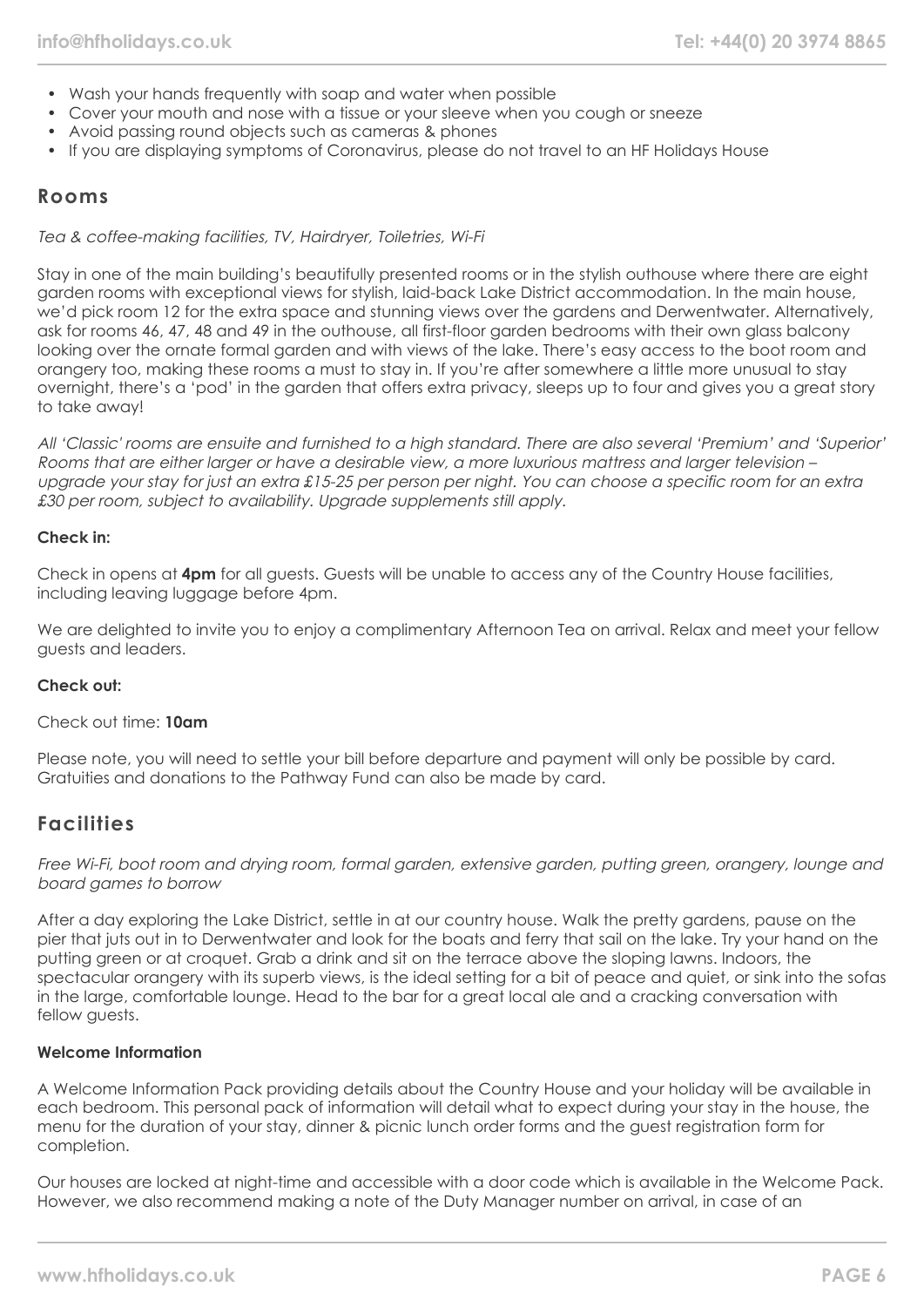emergency or getting locked out.

#### **Evenings**

Join our team after dinner on Wednesday evenings to see if you've got the knowledge to triumph in the HF Big Pub Quiz! There will also be another evening of entertainment at the beginning of the week which will vary depending on the house you are visiting.

If there are leaders resident, they will be available to chat to guests about self-guided walks. You can borrow walking route notes and maps from our Discovery Point.

#### **Walks Talks – Guided Walking Information Briefings**

Self-Guided guests are always welcome to join our Guided Walking briefings to hear about the local conditions.

Our leaders will deliver a Guided Walking Information Briefing on each arrival day before and after dinner followed by a group Walks Talk to let guests know about the following day's walks. Walks Talks are usually before and after dinner prior to each walking day. The information is repeated so you can join whichever time suits you.

If you are undecided which walk to do, our leaders will be available in the bar or lounge to answer any questions you might have. Our website contains up-to-date information about the walks for each holiday.

Before you leave for your walk your leader will run through a short safety briefing for the day.

Each day, the latest weather forecast will be displayed for all guests to check to ensure appropriate clothing is worn for the walks.

Please note, if you decide to do your own walks, or you are on a self-guided walking holiday, you must complete an Independent Walker Card each day. These can be found near the Discovery Point in the house.

# **Food & Drink**

As at all our country houses, holidays are full board, from afternoon tea and cakes served as a welcome treat through that evening's meal to a hearty breakfast on the day of departure. Food at Derwent Bank is varied with a strong emphasis on the use of seasonal British produce. Our experienced chefs create each dish using only the freshest ingredients and, when in season, use home grown herbs and vegetables taken from our own gardens to give a true taste of the local area.

Along with many hospitality business across the UK we are presently experiencing disruption to our food and drink supply chain. COVID continues to limit the ability of suppliers to deliver and the war in Ukraine (along with several other global challenges) is impacting availability of many basic products. We are working hard to ensure that these challenges do not negatively impact your holiday but ask for your understanding should we need to make last minute changes to dishes or menus.

## **Accessibility**

For accessibility and assistance information, please contact our expert team on [020 3974 8865](tel:02039748865) or view the accessibility information online for [Derwent Bank](https://www.hfholidays.co.uk/images/Documents/accessibility_statements/derwentbank---accessibility-information---update-mar-2021.pdf)

# **TRAVEL DETAILS**

Our address is: Derwent Bank, Portinscale, Nr Keswick, Cumbria CA12 5TY Tel: [01768 773667](tel:01768773667)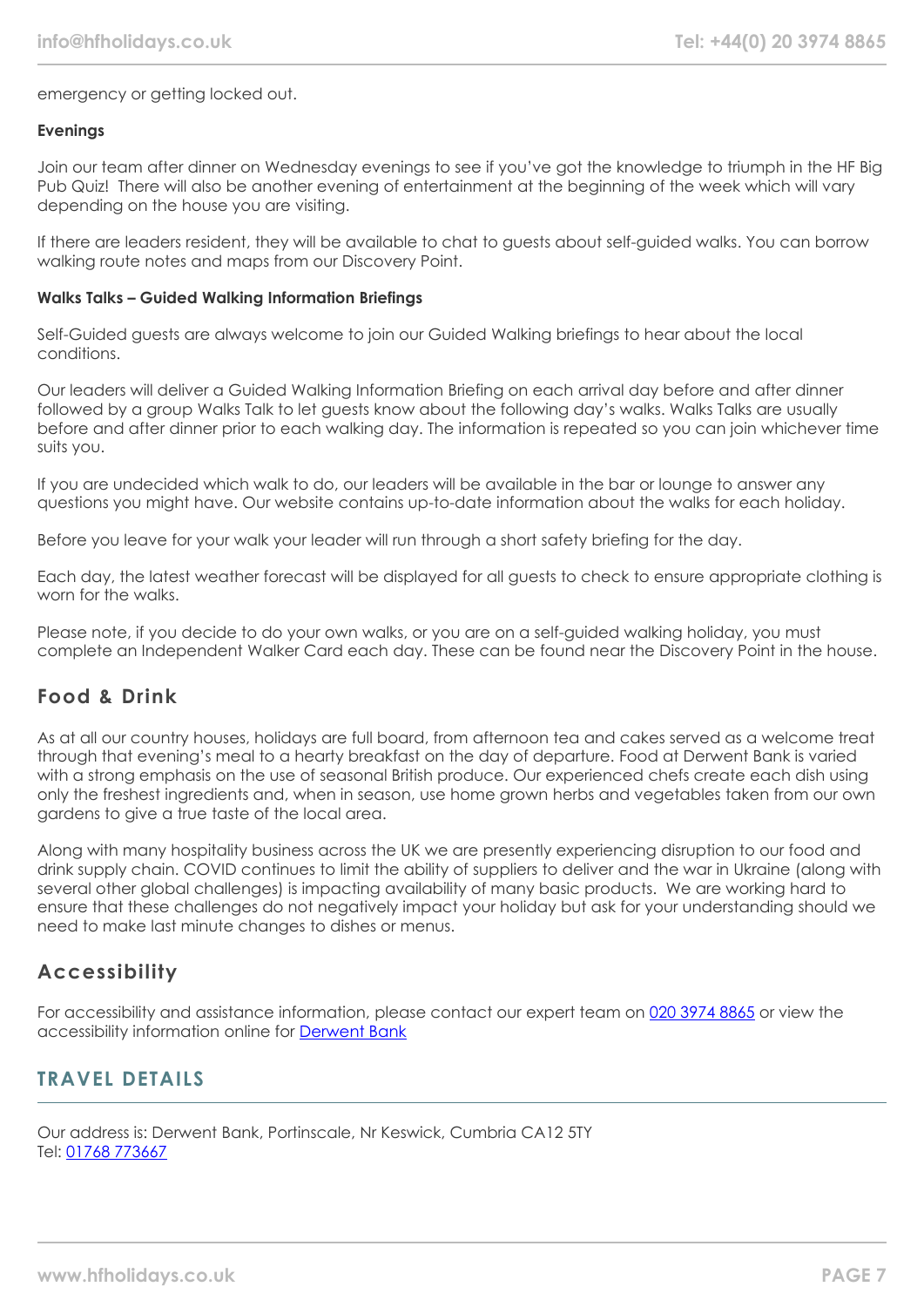# **By Train:**

The nearest railway station to Derwent Bank is at Penrith on the main line between London and Glasgow. For train times and route planning by train visit [www.nationalrail.co.uk](https://www.nationalrail.co.uk/) or phone [03457 48 49 50.](tel:03457484950)

# **By Taxi:**

The 20-mile journey from Penrith railway station to Derwent Bank by taxi takes approximately 40 minutes. You can pre-book a taxi from our recommended taxi company, Davies Taxis. The 2022 guide price for a 4-seat taxi is around £42. 8-seat taxis are also available at a higher rate. Please pre-book your taxi at least 7 days in advance by contacting:

Davies Taxis\* Tel: +44 (0) [17687 72676](tel:01768772676) Email: [info@daviestaxis.co.uk](mailto:info@daviestaxis.co.uk)

The return taxi journey can be arranged on your behalf by the Derwent Bank Manager. \*Davies Taxis is not owned or managed by HF Holidays

# **By Bus:**

The X5 bus runs approximately every hour from Penrith station. The nearest bus stop is on the A66, about % mile walk from Derwent Bank. Alight at the Portinscale bus stop and take the road on the left (signposted to Portinscale, Grange and the Newlands Valley). Follow this road through Portinscale village - Derwent Bank is on the left-hand side after the Derwentwater Marina.

Alternatively catch the bus to Keswick and then take a short taxi journey to Derwent Bank in Portinscale. A taxi from Keswick to Derwent Bank takes approximately 10 minutes for the 3-mile journey and as a guide costs £6 for a 4-seat taxi in 2022, when pre-booked (see above).

For bus times see [www.traveline.info](http://www.traveline.info/)

# **By Car:**

From Penrith - leave the M6 motorway at junction 40 and take the A66 towards Keswick. After 17 miles you'll reach a roundabout in Keswick - continue ahead following signs to Cockermouth and Workington. One mile beyond the roundabout, and 200yds beyond the B5289 turning to Keswick, turn left off the A66 signposted to Portinscale, Grange and the Newlands Valley. Derwent Bank is approx ¾ mile along this road on the left after the Derwentwater Marina and before the Nichol End Marina. There is a large car park available at Derwent Bank.

# **Travelling From Overseas**

For most guests the most convenient option is to book a flight to Manchester Airport. There are direct trains every hour from Manchester Airport to Penrith - this is straightforward journey - allow 2 hours to Penrith. See [www.nationalrail.co.uk](http://www.nationalrail.co.uk/) for train times.

From Penrith station you can complete the journey to Derwent Bank by bus or taxi (see above).

Flying to London Heathrow airport is another option, but has a longer onward train journey - allow at least 4½ hours to reach Penrith. From Heathrow, first take the train to London Paddington station. Next take the Underground train to London Euston. Finally the main line train from London Euston to Penrith takes 3 hours. See [www.nationalrail.co.uk](http://www.nationalrail.co.uk/) for train times.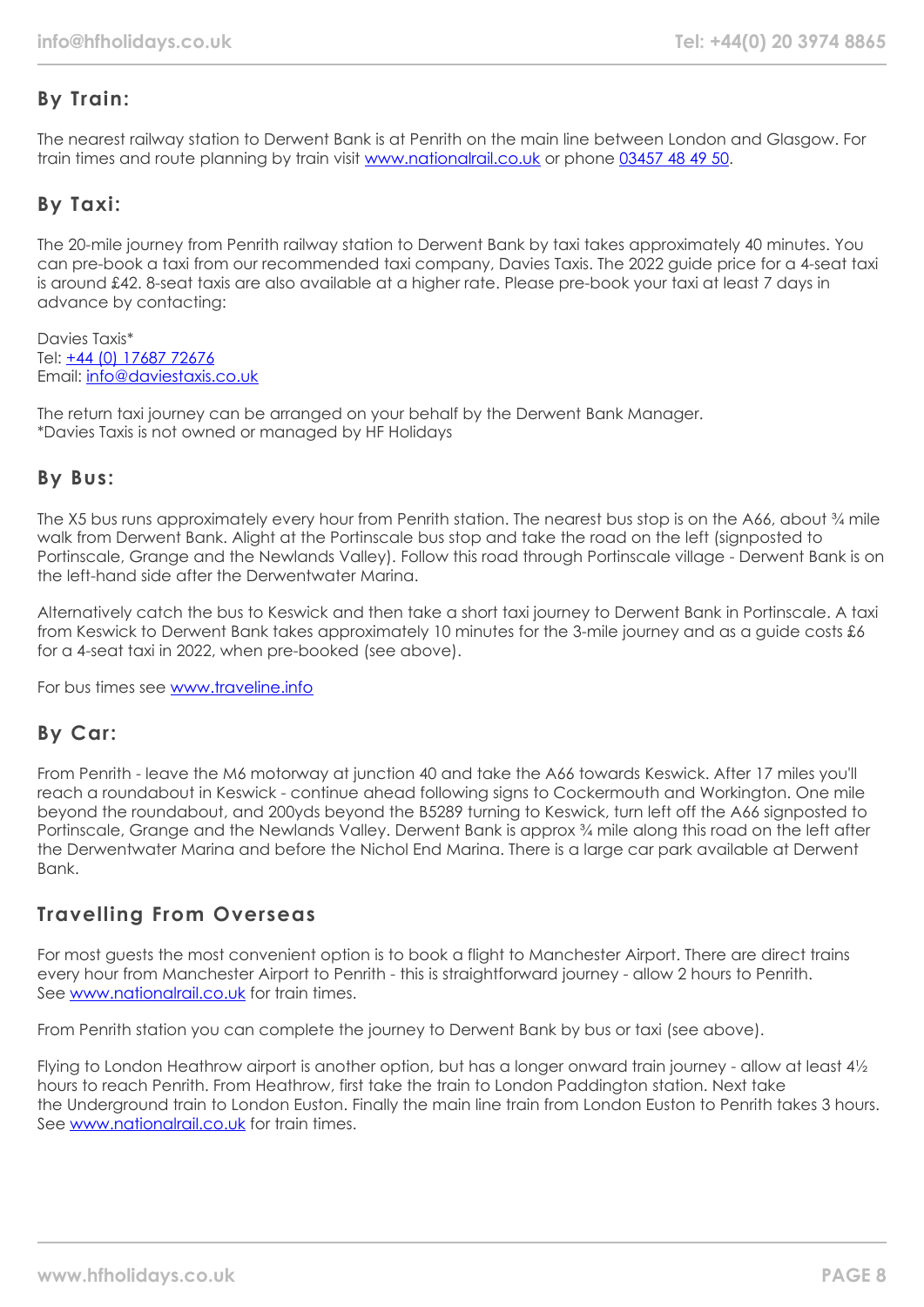# **LOCAL AREA**

The Lake District is England's premier national park with outstanding mountain scenery.

## **Keswick**

The nearest town to Derwent Bank is Keswick, about two miles away. As a popular tourist destination it has a range of facilities including supermarkets, banks, a post office, pubs and cafés. It is also well known for its huge number of outdoor shops where you can buy an array of clothing and equipment for the outdoors.

During your visit to Derwent Bank you may enjoy visiting the following places of interest:

## **Derwentwater Launch**

Take a leisurely journey around Derwentwater [on the ferry](https://keswick-launch.co.uk/) - a great way to see the surrounding mountains from a different perspective. The nearest stop at Nichol End is just a few minutes' walk from Derwent Bank.

## **Theatre By The Lake**

Situated by the lakeshore in Keswick, the [Theatre By The Lake](https://www.theatrebythelake.com/) offers an excellent repertoire of plays in the main house and smaller studio theatre. The theatre's popularity means that advance booking is recommended, especially in the high season.

## **Honister Slate Mine**

Go underground on the mine tour at this famous Lake District mine which is situated at the top of Honister Pass between Borrowdale and Buttermere. Here you can travel underground and learn about the history of Lake District slate production. [Honister Slate Mine](https://honister.com/) is around 30 minutes' drive from Derwent Bank, and can also be reached directly using the Honister Rambler bus.

## **Whinlatter Forest & Go Ape!**

[Whinlatter Forest](https://www.forestryengland.uk/whinlatter) is England's only true mountain forest. Its 9 walking trails and 3 cycling trails reward with views over Bassenthwaite Lake, Derwentwater and Keswick. It is home to the longest purpose-built mountain bike trail in the Lake District. The forest also has a [Go Ape](https://goape.co.uk/locations/whinlatter) centre with a high ropes course and an all-terrain Segway  $tr$ nil

## **Derwent Water Marina**

Hire a canoe or sailing boat from **[Derwent Water Marina](https://derwentwatermarina.co.uk/)** and enjoy one of England's most beautiful lakes from a different perspective. Just five minutes' walk from Derwent Bank.

## **Grasmere**

Grasmere is about 30 minutes' drive from Derwent Bank and is famous for its connections with William Wordsworth as well as its traditional [gingerbread shop.](https://www.grasmeregingerbread.co.uk/) The poet's homes at Dove Cottage and Rydal Mount can be visited, the former of which includes the [Wordsworth Museum](https://wordsworth.org.uk/). The house and gardens of [Wordsworth's](https://www.nationaltrust.org.uk/wordsworth-house-and-garden) [birthplace](https://www.nationaltrust.org.uk/wordsworth-house-and-garden) can also be visited in Cockermouth; the house is owned by the National Trust. This pleasant market town is to the north-west of Derwent Bank. Both Grasmere and Cockermouth can be reached by local bus from Keswick.

## **Ullswater**

About 30 minutes' drive from Derwent Bank is Ullswater, arguably the most beautiful of the Cumbrian lakes.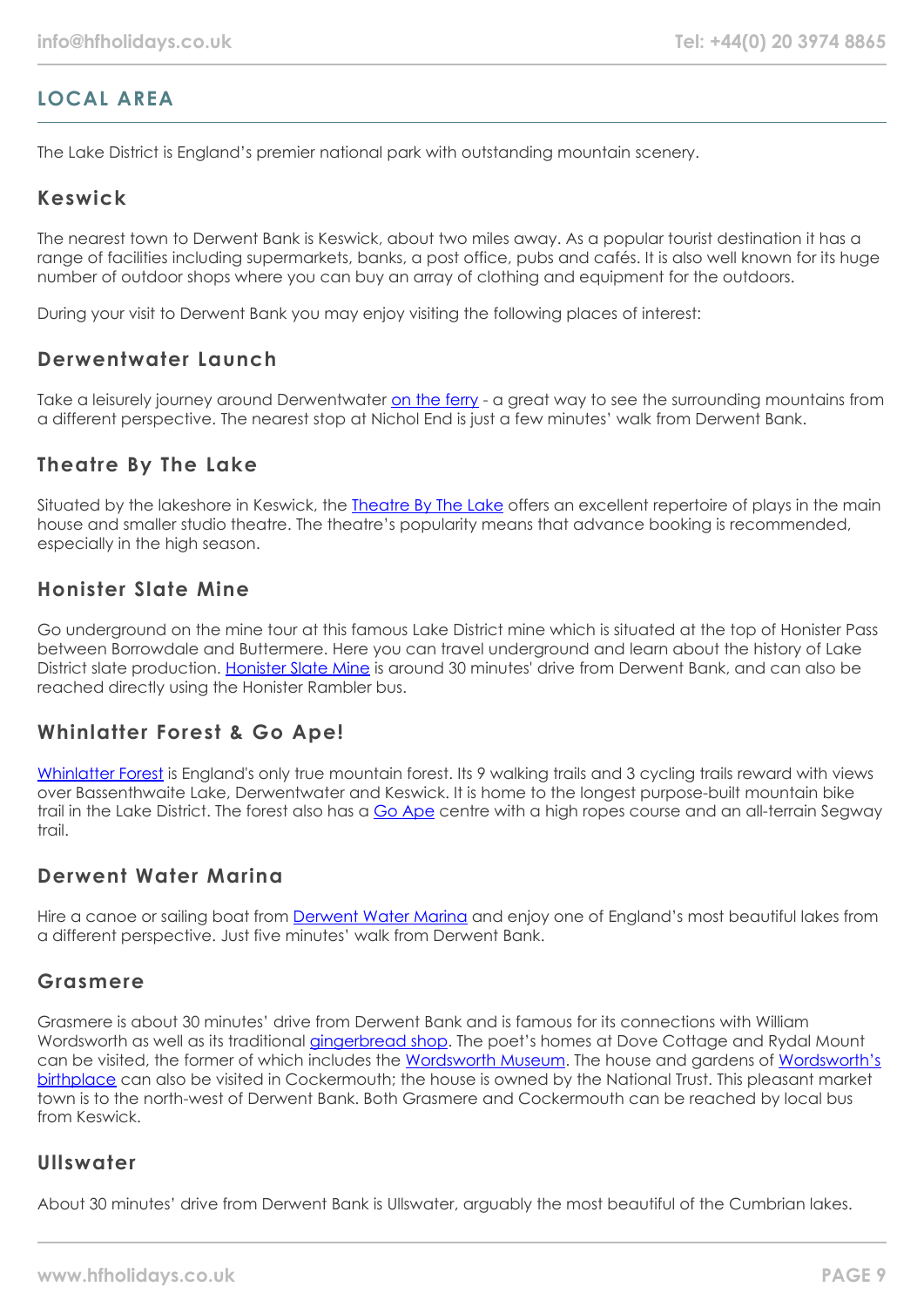Enjoy its glorious scenery either on foot or by [steamer](https://www.ullswater-steamers.co.uk/). If you are visiting the Ullswater area you could also visit the superb waterfall of [Aira Force](https://www.nationaltrust.org.uk/aira-force-and-ullswater) or the country house and gardens at [Dalemain.](https://www.dalemain.com/) Dalemain also hosts the annual [marmalade awards](https://www.dalemain.com/marmalade-festival/) and festival.

# **Lake District Wildlife Park**

[The Lake District Wildlife Park](https://www.lakedistrictwildlifepark.co.uk/) is home to over 100 species in its 24-acre site. Watch the antics of the otters, apes, meerkats and monkeys and marvel at the flying displays of eagles and vultures.

## **Carlisle**

Carlisle, about 45 minutes' drive from Derwent Bank is the historic county town of Cumbria. Here you'll find a good selection of shops, the [cathedral](https://carlislecathedral.org.uk/) and the [900 year old castle](https://www.english-heritage.org.uk/visit/places/carlisle-castle/) where Mary Queen of Scots was held prisoner. Of particular interest is the [Tullie House Museum](https://www.tulliehouse.co.uk/) which is recognised for its exciting, varied events and exhibitions programme and is full of exciting interactive displays.

# **USEFUL HOLIDAY INFORMATION**

# **Essential Information**

"There's no such thing as bad weather, just the wrong type of clothing!" goes the adage. Come prepared for all eventualities and you'll walk in comfort as well as safety. Britain's famous for its changeable weather, so here's our advice on what to wear and bring.

#### **Essentials**

- Waterproof walking boots providing ankle support and good grip.
- A waterproof jacket and over-trousers
- Gloves and a warm hat (it can be chilly at any time of the year)
- Rucksack
- Water bottle (at least 1 litre capacity)
- A small torch (everywhere in winter, year round in mountains)
- Sun hat and sunscreen Denim jeans and waterproof capes are not suitable on any walks.

#### **Recommended**

- Several layers of clothing, which can be added or removed
- Specialist walking socks to avoid blisters.
- A first aid kit inc plasters– your leader's first aid kit doesn't contain any medication
- Sit mat (insulated pad to sit on when you stop for a break)

#### **You Might Also Want**

- Walking poles, particularly useful for descents.
- Insect repellent
- Flask for hot drinks
- Rigid lunch box
- Gaiters
- Blister kit (eg Compeed) just in case
- Waterproof rucksack liner

# **Safety On Your Holiday**

Walks may be changed for safety reasons and are subject to a maximum and minimum number of guests.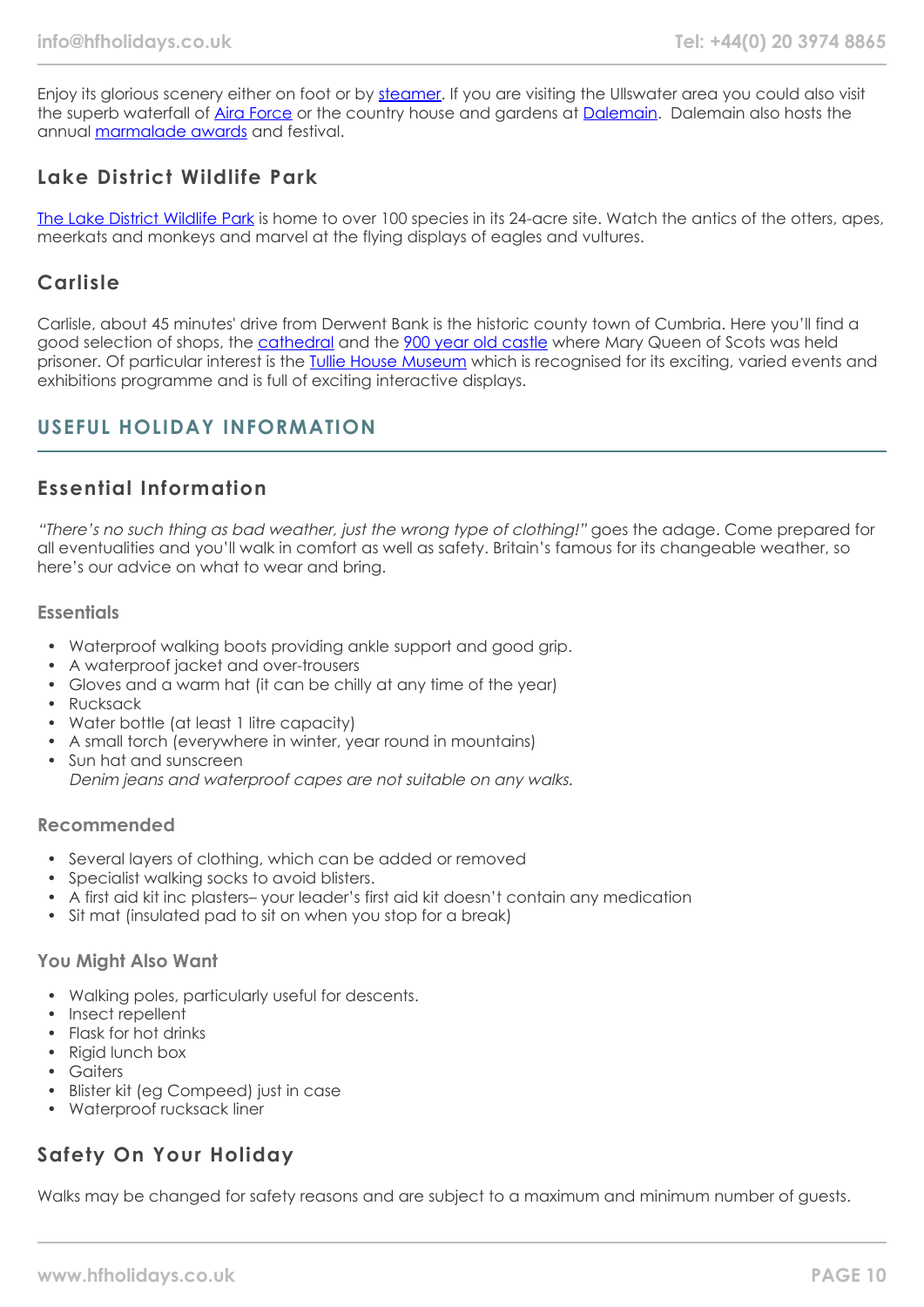Leaders always consider the safety of the group as a whole, and may need to alter or curtail the walk if the conditions dictate. Your leader may refuse to accept a guest while clothing, equipment or behaviour is unsuitable. In the event of a problem all leaders carry a mobile phone, first aid kit, group shelter, spare maps and a compass.

**Please note:** If you choose to leave the group your leader is no longer responsible for you.

If you have a particular health condition or disability please put this on your guest registration form. This information will be confidential to your leaders and the house manager, but leaders do need to take account of any issues when planning walks. Please carry a copy of these trip notes with you, or note down the contact phone number for your accommodation (details in the travel section) should you need them in case of emergency.

# **HOW TO BOOK**

When you're ready to book, you can choose to **book online** or book **over the phone**. Our website offers secure online booking for our holidays, is available 24/7, and offers more in-depth information about all our holidays. If you prefer to call us, our experienced and knowledgeable team are available to answer any specific questions you have and can offer guidance as to which holiday is best suited to your needs.

Our office is open: Monday to Friday: 9am – 5.30pm, Saturday: 9am – 1pm, Sunday & Bank Holiday Monday: closed

#### **PAYING YOUR DEPOSIT**

To secure the holiday of your choice, you will need to pay a deposit: UK & European Holidays: £150 per person and Worldwide Holidays: £250 per person. You can pay your deposit by debit or credit card with no additional card fees charged or make an online BACS payment directly into HF's bank account, please see details under BACS payments. You can also pay your deposit by cheque within seven days of booking. Cheques should be made payable to 'HF Holidays Ltd' with your booking reference / Order ID on the back.

#### **NON-MEMBER FEE**

Non-members can join our holidays by paying a Non-Member's fee of £30 per person per holiday. Alternatively, full membership is available from £100 – visit hfholidays.co.uk/membership for details.

#### **BACS PAYMENTS**

Please quote your booking reference / Order ID when you make your payment online: Bank Name: National Westminster Bank, Account Name: HF Holidays Limited, Account Number: 48904805, Sort Code: 60-00-01, IBAN: GB90NWBK60000148904805

Once we have received your booking and deposit, we will send a confirmation invoice to the lead name. Please check this carefully. For bookings 'with flights' it is essential that the names on your booking confirmation invoice match those on your passport for bookings overseas. Please advise us immediately of any errors. Any name changes after the balance of your holiday has been paid will be subject to a fee levied by the airline.

#### **MANAGE MY BOOKINGS**

Payments can also be made through the [Manage My Booking](https://www.hfholidays.co.uk/about-us/bookings/my-booking) function on our website. Click on the link at the top of our homepage. This is available to all customers who provide an email address at the time of booking.

#### **YOUR FINAL BALANCE**

Your final balance payment is due 6 weeks before departure if you are staying in an HF Holidays UK country house, 8 weeks before departure if you are travelling on one of our holidays in Europe and 10 weeks before departure if you are on a Guided Trail staying in one of our partner hotels or are travelling on a Worldwide holiday. As with paying your deposit, you can pay your final balance by debit or credit card, make an online